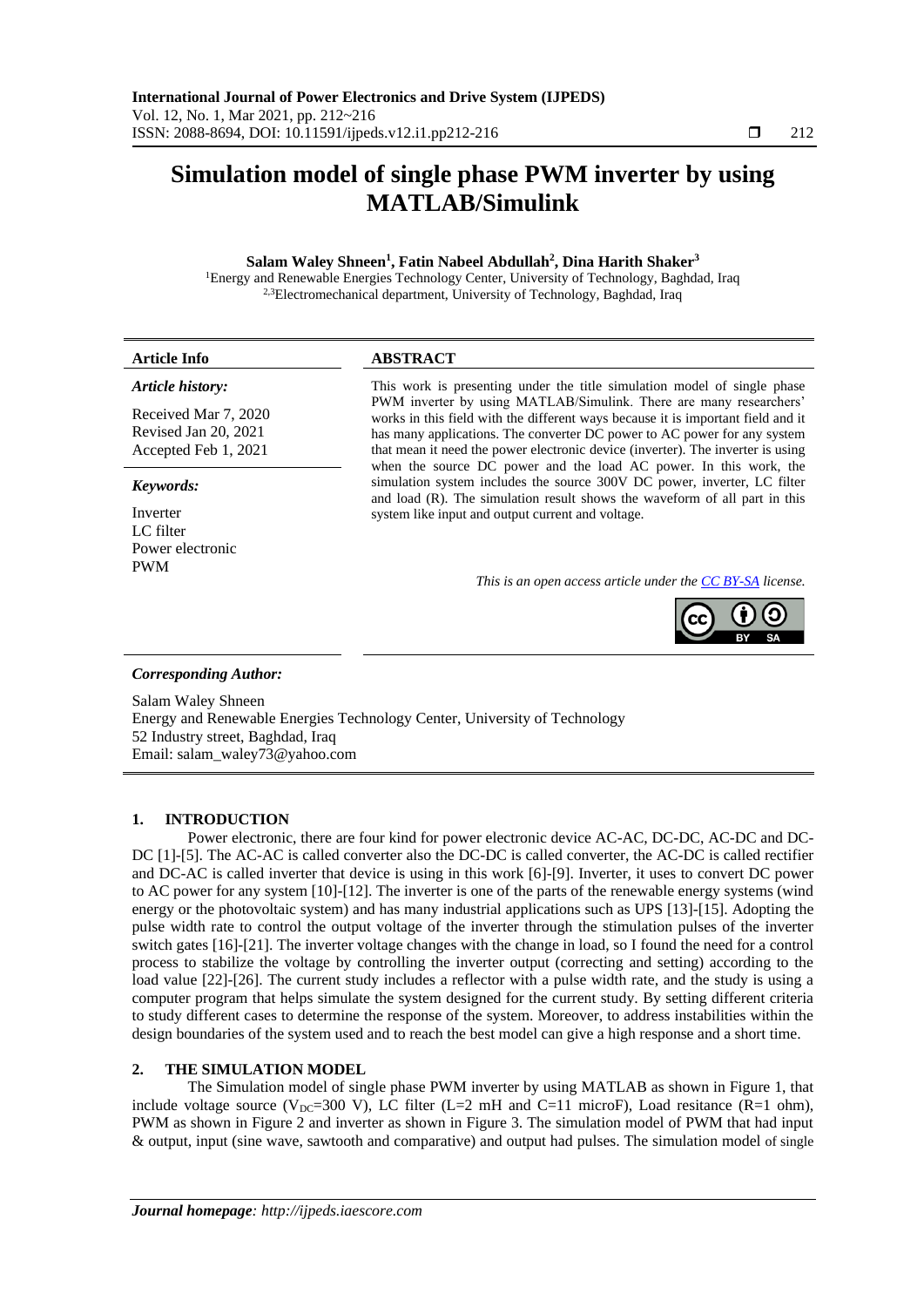phase inverter that had input & output, input had (V<sub>DC</sub> & pulses) and the output had V<sub>AC</sub>. That the connected to input filter after filter connect to the load.



Figure 1. Simulink model of single phase PWM inverter



Figure 2. Simulink model of PWM



Figure 3. Simulink model of single-phase inverter

*Simulation model of single phase PWM inverter by using MATLAB/Simulink (Salam Waley Shneen)*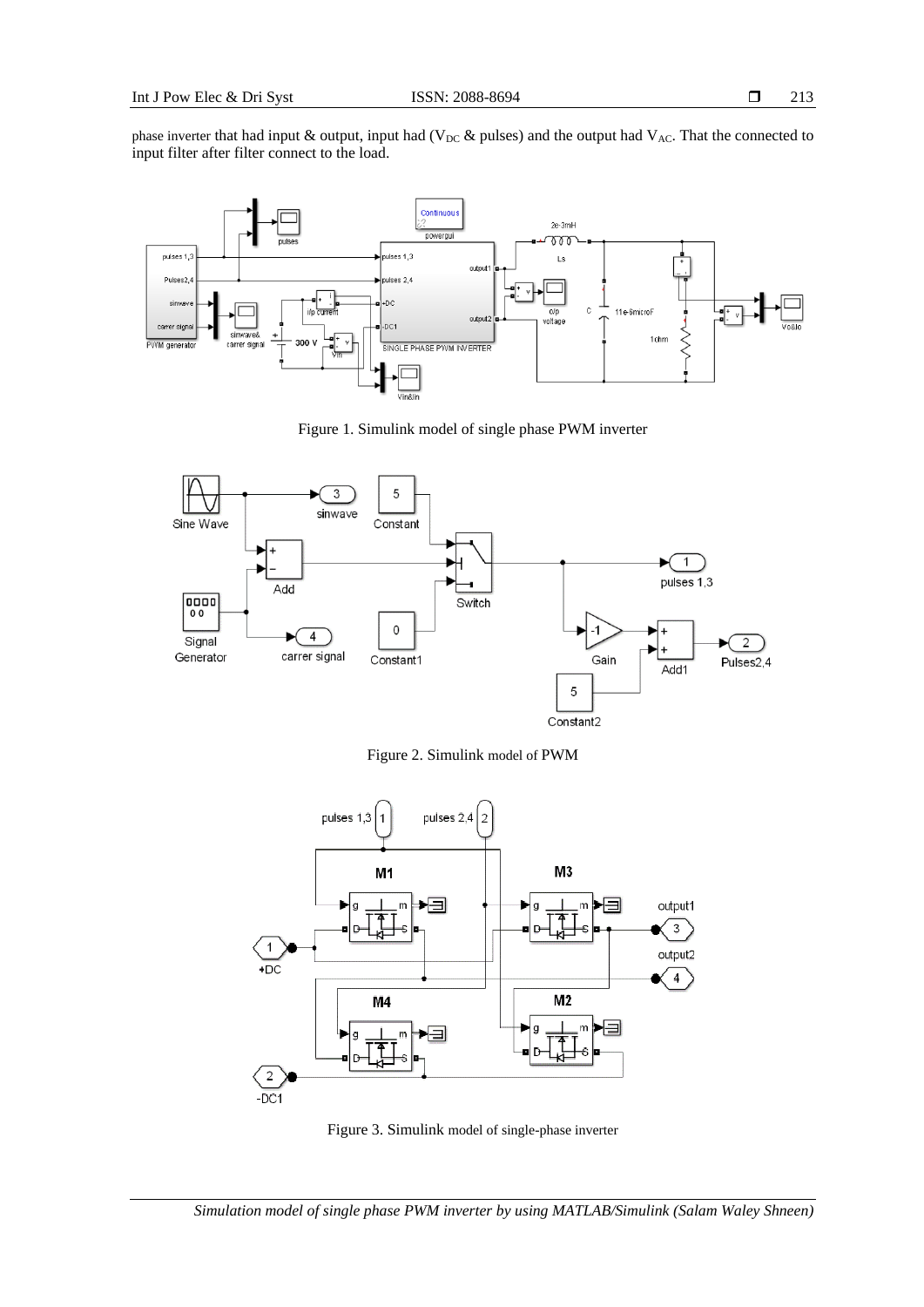# **3. SIMULINK RESULTS**

The Simulink results have many parts include simulink voltage and current input system as show in Figure 4, Simulink input filter as show in Figure 5 and simulink voltage and current output system as show in Figure 6.

## **3.1. Simulink voltage and current input system**

In this part, the simulink voltage and current input system as show in Figure 4. By using  $300$  V<sub>DC</sub> input to  $100$   $V_{AC}$  output. Options have been developed to conduct the test for the proposed system that adopts the circuit feeding a 300 volt continuous voltage source to obtain experimental results as in the figure above, the result in Figure 4. Show the input voltageVin= VDC=300 Volts and input current Iin (A).



Figure 4. Simulink result of voltage and current input system



Figure 5. Simulink result for voltage of input filter

### **3.2. Simulink voltage of input filter**

In this part, the Simulink input filter as show in Figure 5. The second stage is the candidate whose income is the output of the first stage, which can be obtained through the results shown in Figure 5. That show the output voltage before filter.

### **3.3. Simulink voltage and current output system**

In this part, the simulink result voltage and current output system as show in Figure 6. By using 300  $V_{\text{DC}}$  input to 100  $V_{\text{AC}}$  output (DC to AC PWM), LC filter (L=2 mH& C=11 microF) and load (R) in ohm.

### **3.4. Simulink pulses and carrer signal**

In this part, in simulation of DC to AC PWM inverter. In this simulation model consisting of four mosfet that had amplitude gate pulses 5 V selected Mosfet with 1 kHz frequency switching. The simulink pulses in Figure 7, sine wave in Figure 8 and carrer (sawtooth) signal as show in Figure 9.



Figure 6. Simulink result of voltage and current output system



Figure 7. Simulink pulses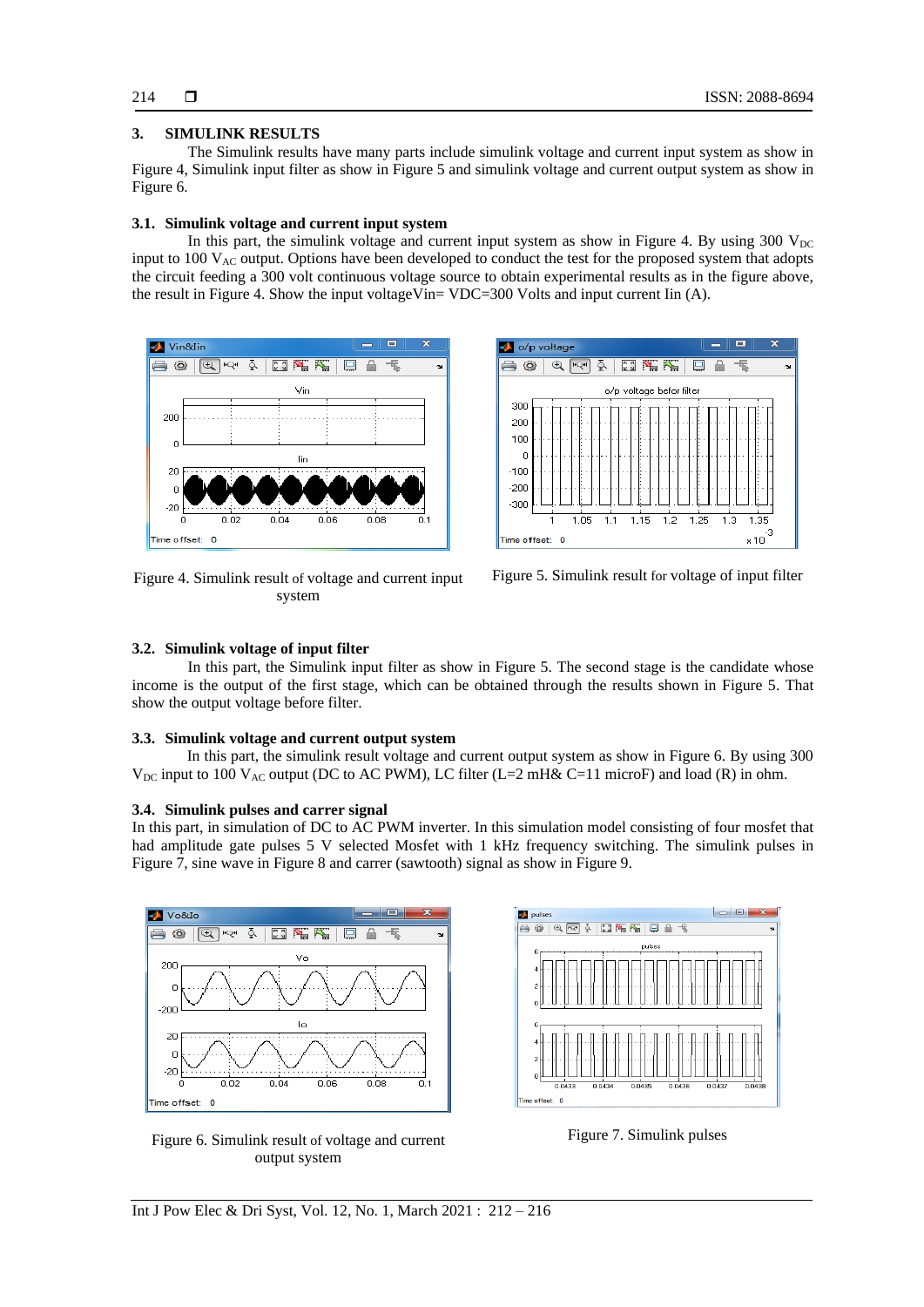

Figure 8. Simulink sine wave Figure 9. Simulink carrer signal

### **4. CONCLUSION**

The characteristic of this system includes first the parameters of DC-AC inverter like switching type diode, transistor or thirestor. Second, the characteristic of PWM like amplitude value and frequency. Finally, the filter and load characteristic and types like LC filter and Rload. In simulation of DC to AC PWM inverter, selected Mosfet with 1 kHz frequency switching for 300VDC input to more than 100VAC output. Simulation of this proposed model for voltage regulation was conducted with the aim of validating system, simulation results show that the proposed system can be used effectively in many Applications that fit the specifications of the proposed system.

### **REFERENCES**

- [1] Palanidoss, Sriramalakshmi, and V. T. Sreedevi., "Experimental verification of three phase quasi switched boost inverter with an improved PWM control," *International Journal of Power Electronics and Drive Systems (IJPEDS)*, vol. 10, no. 3, pp. 1500-1509, 2019.
- [2] Rasin, Zulhani, et al., "Design and Development of Grid-connected Quasi-Z-Source PV Inverter," *International Journal of Power Electronics and Drive Systems (IJPEDS),* vol. 9, no. 4, pp. 1989-2005, 2018.
- [3] Shneen, Salam Waley, "Advanced Optimal for Three Phase Rectifier in Power-Electronic Systems," *Indonesian Journal of Electrical Engineering and Computer Science (IJEECS)*, vol. 11, no. 3, pp. 821-830, 2018.
- [4] Saleh, Kamel, and Naeil Hantouli, "A photovoltaic integrated unified power quality conditioner with a 27-level inverter," *TELKOMNIKA Telecommunication, Computing, Electronics and Control*, vol 17, no. 6, pp. 3232-3248, 2019.
- [5] Radaydeh, Nuha M., and M. R. D. Al-Mothafar, "Small-signal modeling of current-mode controlled modular DC-DC converters using the state-space algebraic approach," *International Journal of Electrical & Computer Engineering,* vol. 10, no. 1, pp. 139-150, 2020.
- [6] Salam Waley, Chengxiong Mao, "Artificial Optimal Fuzzy Control Strategy for Elevator Drive System by Using Permanent Magnet Synchronous Motor," *TELKOMNIKA Telecommunication, Computing, Electronics and Control*, vol. 14, no. 3, pp. 470-480, 2015.
- [7] Selmi, Tarek, and Maher Rezgui, "A Novel DC-AC Inverter Topology to Eliminate Leakage Current," *International Journal of Power Electronics and Drive Systems (IJPEDS)*, vol. 9, no. 4, pp. 1733-1744, 2018.
- [8] Reddy, K. Rajasekhara, V. Nagabhaskar Reddy, and M. Vijaya Kumar, "Control of Single Stage Grid Tied Photovoltaic Inverter Using Incremental Conductance Method," *International Journal of Power Electronics and Drive Systems (IJPEDS)*, vol. 9, no. 4, pp. 1702-1708, 2018.
- [9] Shneen, Salam Waley, Mohammed Qasim Sulttan, and Manal Hadi Jaber, "Variable speed control for 2Ph-HSM in RGS: a comparative simulation study," *International Journal of Electrical and Computer Engineering (IJECE)*, vol. 10, no. 3, pp. 2285-2295, 2020.
- [10] Sayed, Hussain, et al., "Symmetrical high voltage gain half-bridge inverter based double-Y-source networks with reduced voltage stress," *International Journal of Power Electronics and Drive Systems (IJPEDS)*, vol. 11, no. 1, pp. 515-522, 2020.
- [11] Lagssiyer, Brahim, Aziz Abdelhak, and Mohamed El Hafyani, "Performance assessment, in terms of ripples and power, of conventional and interleaved converter DC–DC with coupled and independent inductors dedicated to photovoltaic installations," *Indonesian Journal of Electrical Engineering and Computer Science (IJEECS)*, vol. 14, no. 2, pp. 978-989, 2019.
- [12] Shneen, Salam Waley, et al., "Design and implementation of variable and constant load for induction motor," *International Journal of Power Electronics and Drive Systems (IJPEDS)*, vol. 11, no. 2, pp. 762-773, 2020.
- [13] Zulkifli, M. Z., et al. "Simple control scheme buck-boost DC-DC converter for stand alone PV application system," *International Journal of Power Electronics and Drive Systems (IJPEDS),* vol. 10, no. 2, pp. 1090-1101, 2019.